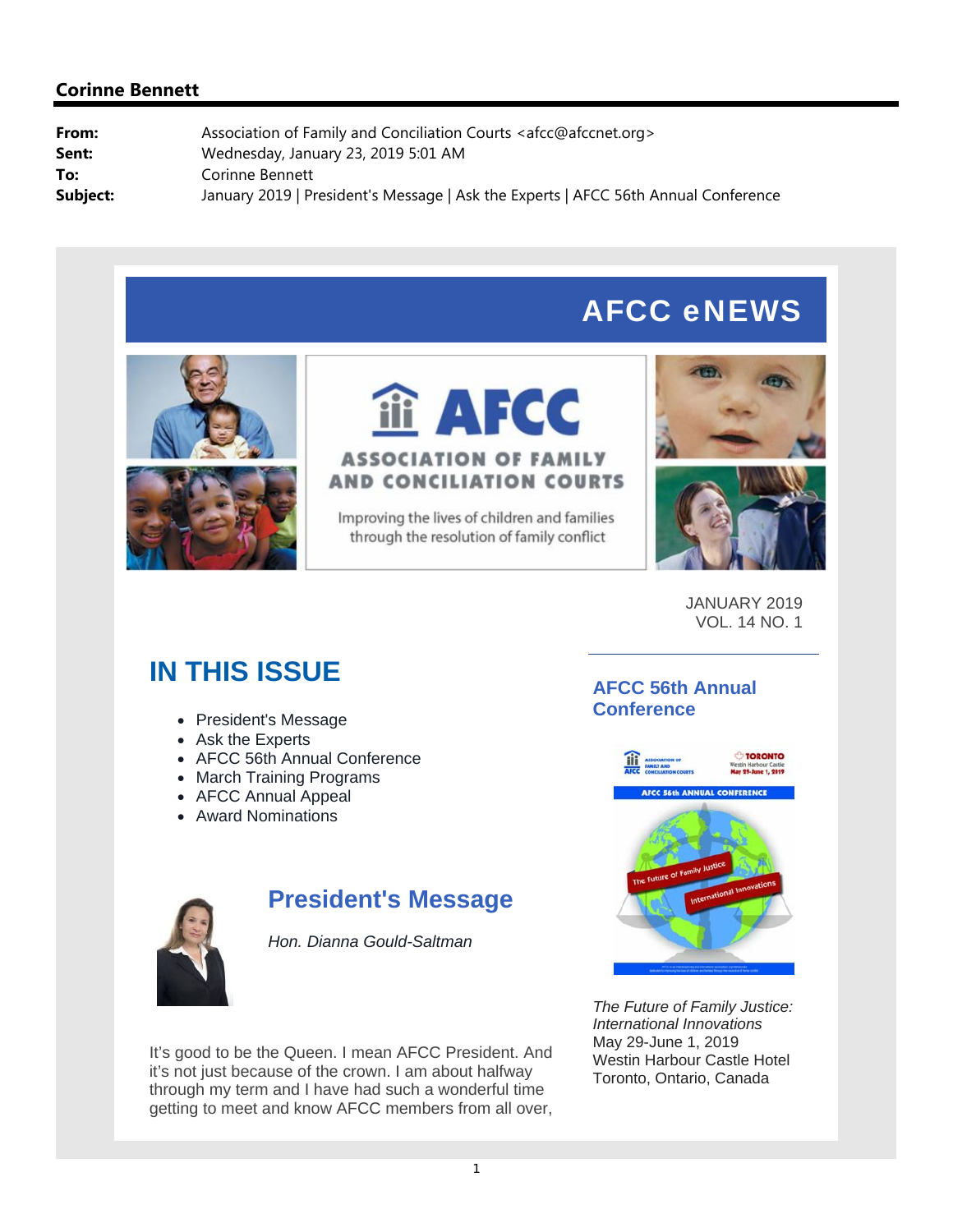finding out the issues that impact them in their communities, and serving as conduit to connect people with others who have resources to help them solve problems.

Read More

## *Ask the Experts*  **Ten Tips for Obtaining Children's Input on Parenting Plans Through Mediation**

*Arnie Swartz, LCSW*

It is important to hear a child's voice when crafting a parenting plan, whatever the dispute resolution method being employed. Mediation did not traditionally involve getting the child's input, but has evolved so that many mediators want to hear from the children. There are some pitfalls and here Arnie Swartz, LCSW, discusses tips for how to obtain children's input without stepping in them.

### Read More

## **AFCC 56th Annual Conference**

*The Future of Family Justice: International Innovations* May 29-June 1, 2019, Westin Harbour Castle Toronto, Ontario, Canada

The AFCC 56th Annual Conference **program brochure** is available online and **registration is open**! To take advantage of the early bird savings, **register by March 4, 2019**.

### **Apply for a scholarship**

AFCC is offering 40 conference scholarships, in addition to a limited number of \$500 and \$1,000 travel stipends for some applicants with high travel costs, international applicants, and those who demonstrate a financial need. The deadline to apply for a scholarship is **March 1, 2019**. Recipients will be notified mid-to-late March. The scholarship application is available now on the **AFCC website**.

### **Hotel Reservations**

Make your reservations today! The Westin Harbour Castle Hotel is offering a special rate to AFCC attendees

### **AFCC Chapter Conferences**

#### Arizona Chapter Annual **Conference**

January 25-27, 2019 Sedona, Arizona

#### California Chapter Annual **Conference**

February 22-24, 2019 Westin South Coast Plaza Costa Mesa, California

### Alberta Chapter Annual

**Conference** March 14, 2019 Hilton Garden Inn - Calgary Downtown Calgary, Alberta, Canada

#### Washington Chapter Annual

**Conference** 

March 23, 2019 Washington Athletic Club Seattle, Washington

#### Missouri Chapter Annual

**Conference** March 28-29, 2019 St. Louis Zoo St. Louis, Missouri

### Texas Chapter Annual

**Conference** March 29-30, 2019 Hyatt Place The Woodlands, Texas

#### Colorado Chapter Annual **Conference** April 26, 2019 Denver, Colorado

### Australia Chapter Annual

**Conference** August 15-17, 2019 International Convention Centre ICC Sydney Sydney, Australia

**AFCC Resource of the Month**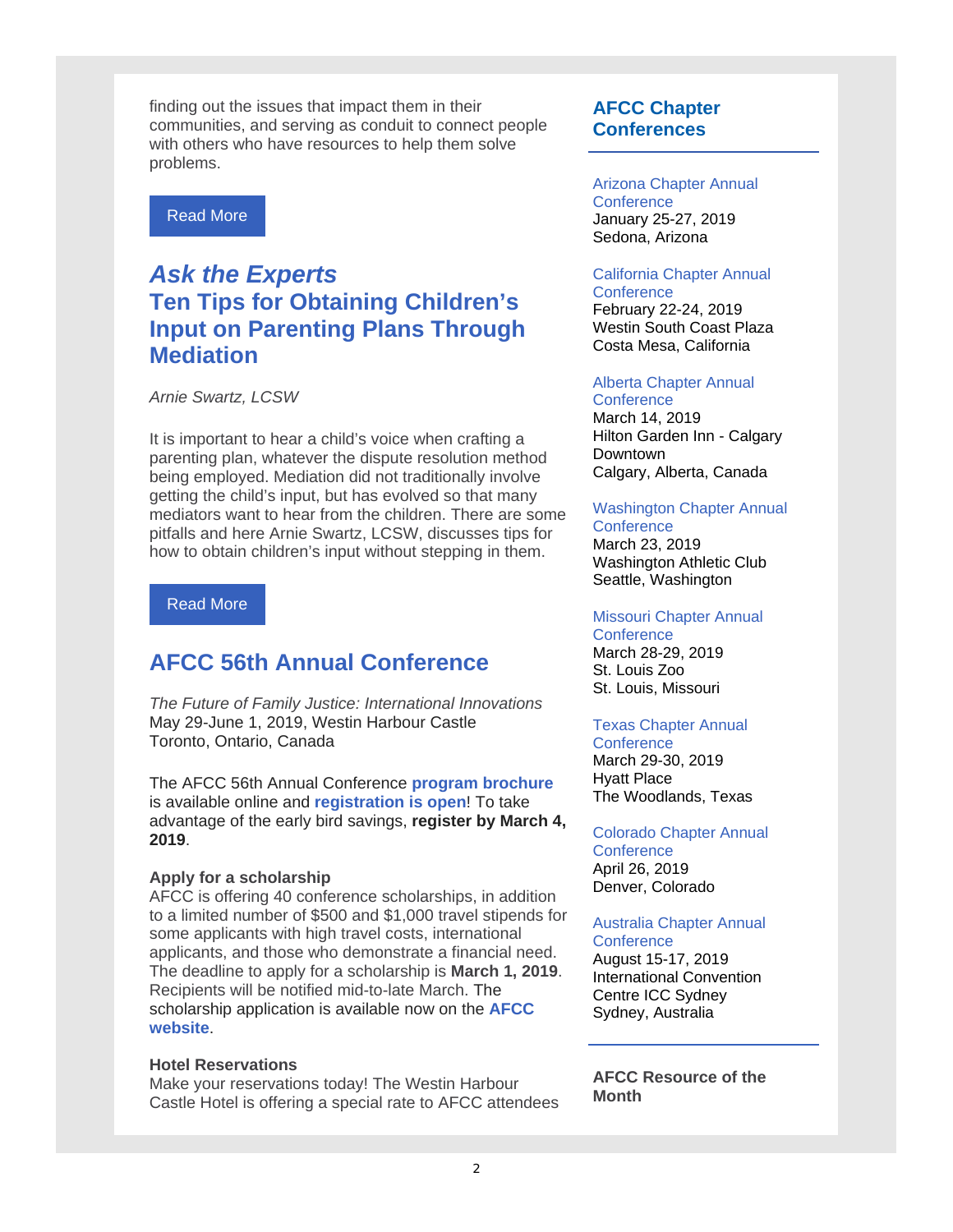of \$239/\$259 CAD single/double (approximately \$179/194 USD). *Rooms frequently sell out before the room block is released, we encourage you to make your reservation early!* Make your reservation by calling 1- 888-627-8559 and request the AFCC special rate or **reserve online**.

### **Exhibit and Advertising Opportunities Available**

Exhibiting and advertising at the Annual Conference are great ways to share your products and services with an interdisciplinary community of dedicated family law professionals. Exhibit space is limited and beginning to fill up—ensure your space by committing today. For more information, **click here** or contact **Corinne Bennett**.

### **Donate to the Silent Auction**

The annual AFCC Silent Auction is a longstanding AFCC tradition. All proceeds support AFCC special projects and initiatives. Donate an item and attend the auction to bid! You do not need to attend the conference to donate. Past auction items include tropical getaways, one-of-a-kind jewelry, sports memorabilia, the latest gadgets and electronics, books, and more. **Donate an item**.

Modern families, modern family justice: supporting family relationships in fast changing socio-political economic climates



See more AFCC resources on the **Resources page** of the AFCC website

Thank you to our **Diamond and Platinum Sponsors**. To see a complete list of sponsors, **click here**.







## **March Training Programs**

Register now for AFCC's March training programs, in collaboration with Loyola University Chicago School of Law Civitas ChildLaw Center. Each program is eligible for up to 12 hours of continuing education.

**Advanced Training in Personality Disorders in Legal Disputes: Understanding, Managing, Treating, and Setting Limits** William A. Eddy, LCSW, Esq.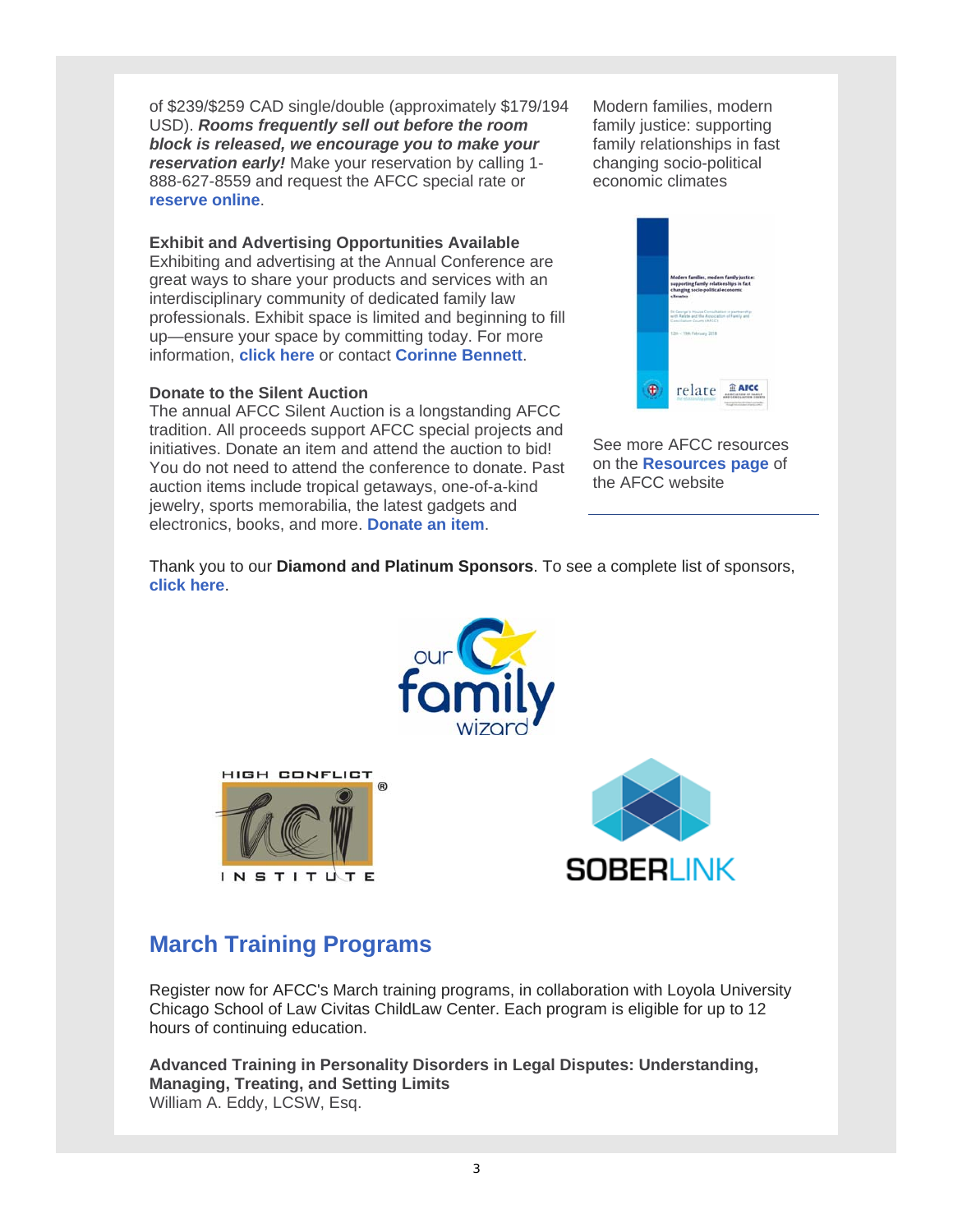March 4-5, 2019

**Parenting Coordination: Fundamentals, Concepts, and Interventions in Parenting Coordination** Debra K. Carter, PhD March 6-7, 2019

More Information and Registration

## **AFCC Annual Appeal and Scholarship Fund**

Please consider helping your colleagues attend AFCC conferences by making a donation to the AFCC Scholarship Fund. AFCC is offering 40 scholarships for the 56th Annual Conference, May 29-June 1, 2019, in Toronto. AFCC scholarship recipients increase our diversity by bringing professionals from different backgrounds, representing the many disciplines encompassed by who we are as an organization. **Will you contribute to allow a hard-working professional attend an AFCC conference? Thank you to those who have already donated!** 

Donate Today

### **Custody Evaluator Domestic Violence Institute**

The National Council of Juvenile and Family Court Judges in partnership with AFCC and the Battered Women's Justice Project, has created a new training curriculum for custody evaluations working with cases involving domestic violence. An initial pilot training was held in December 2017 and a second pilot will take place in Reno, Nevada, February 26- 27, 2019 at the Whitney Peak Hotel, in Reno, Nevada. Evaluators will learn from a team of judicial officers, custody evaluators, and civil-legal advocates experienced in handling these cases and developing creative solutions to the challenges they present for evaluators. There is no registration fee for this training.

More Information and Registration

### **Where in the World is AFCC?**

*#AFCCHats #whereintheworldisAFCC?*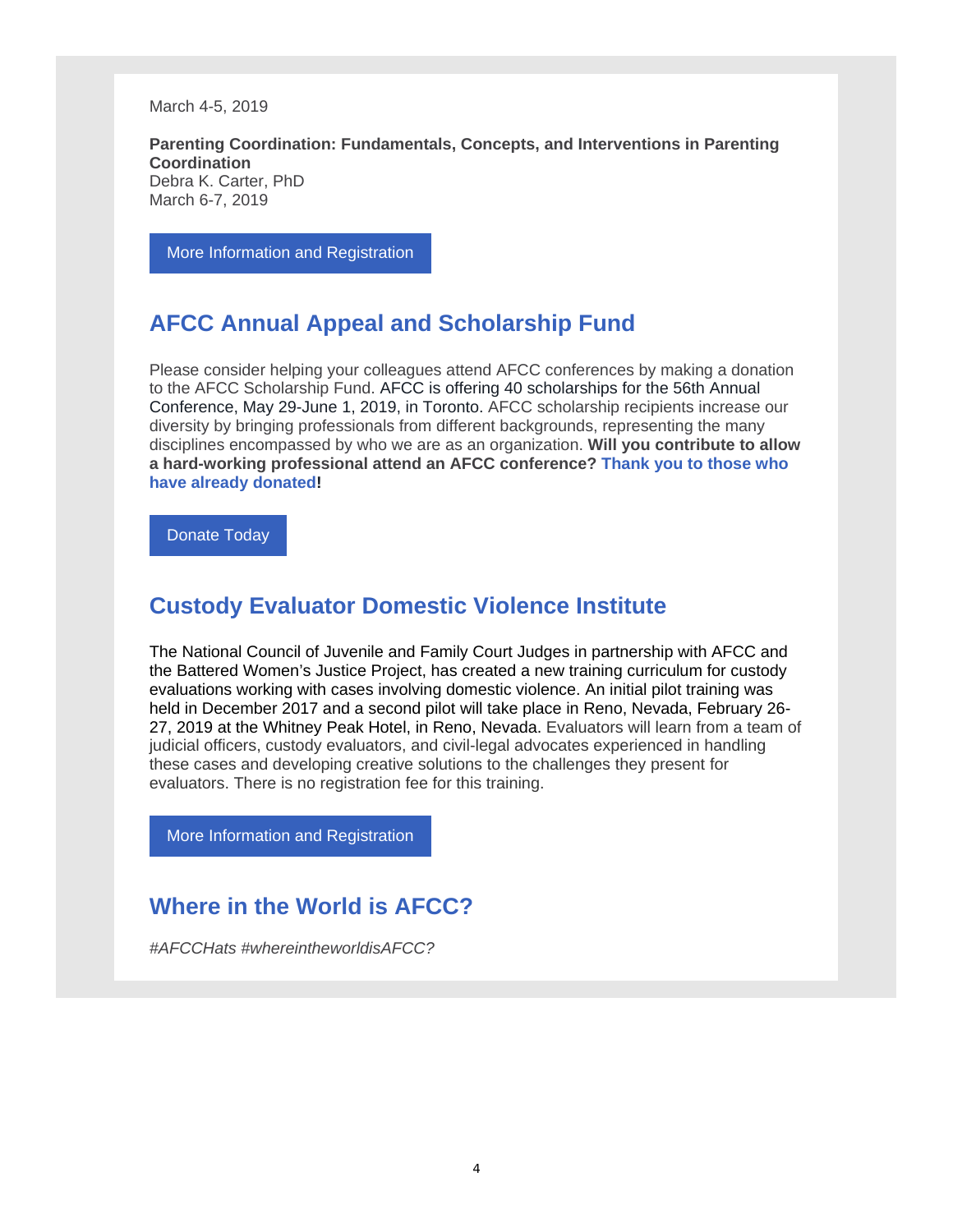



AFCC Executive Director, Peter Salem at opening night, Camp Randall, Wisconsin vs Western Kentucky.

Carolyn Leach with the CN Tower in Toronto, Ontario, Canada

#AFCCHats are everywhere! Follow along on **Facebook** to see the submissions. Want to join in? Show your AFCC pride by taking a picture with your AFCC hat in your hometown, while you're out on vacation, or at work. Email the photo with the location to **Corinne Bennett** and we will feature it on the **AFCC Facebook page**. To sweeten the deal, an award for the best picture will be presented at the annual conference in Toronto!



## **AFCC Webinar Corner**

Parenting Coordination Guideline Revisions Debra K. Carter, PhD February 21, 2019, 1:00-2:00pm Eastern time USA

**Registration is now open**

**AFCC members may access the recording for free, along with all other previous webinars** through the **Member Center** of the AFCC website. Not a member? Click here to join today!

## **AFCC in the news**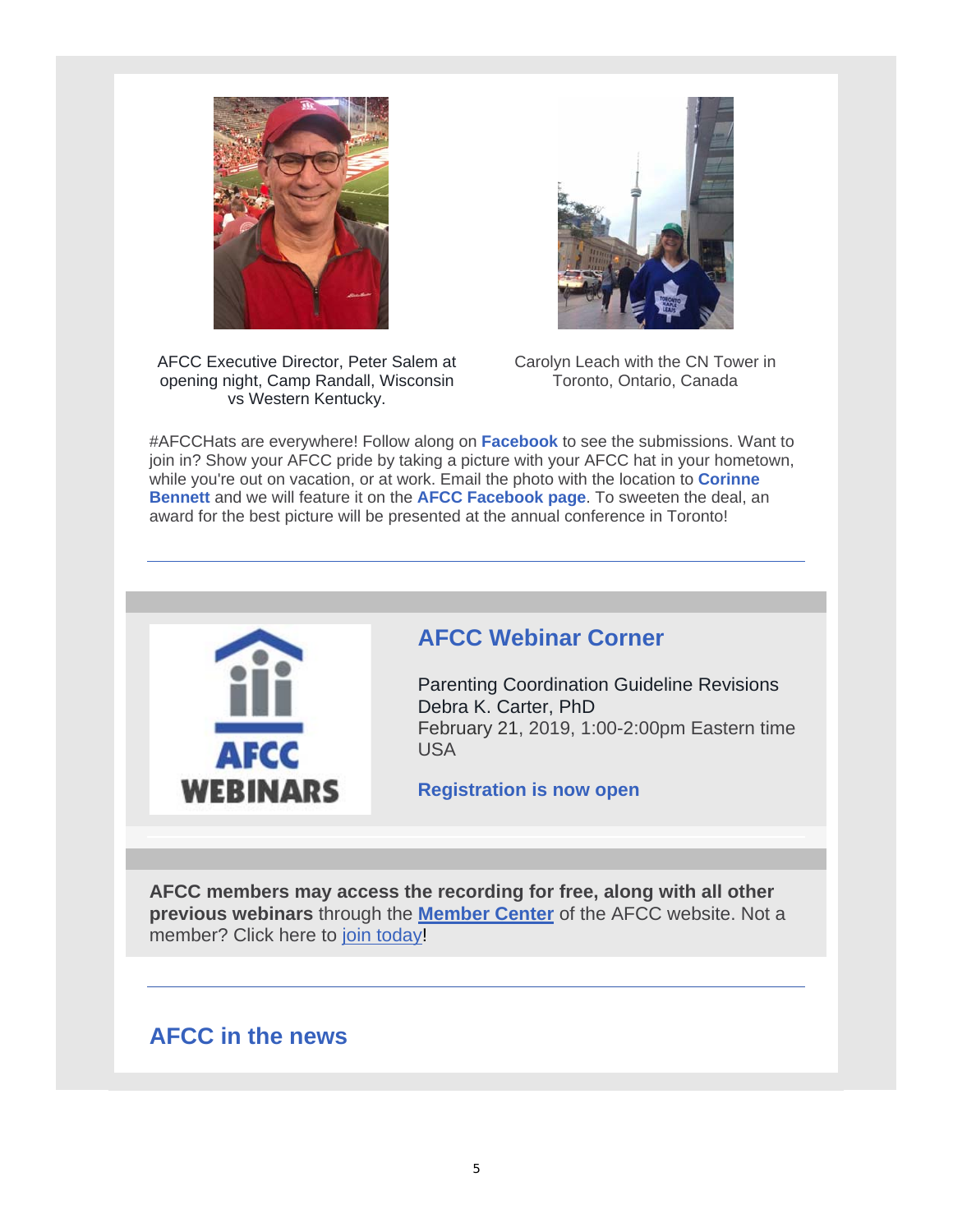Thanks to Resolution Systems Institute (RSI) for featuring AFCC as their favorite resource. **See the article here**. Have you been missing out on some of the free resources on the AFCC website? **Check some of them out here**.

One of AFCC's favorite resources is RSI. **Check out this article** by Jennifer Shack on the child protection mediation program in Washington, DC. Don't miss hearing from Jennifer at the AFCC 56th Annual Conference in Toronto, May 29-June 1, 2019.

## **Board of Directors Nominations**

The AFCC Nominating Committee is seeking nominations for individuals to serve on the AFCC Board of Directors. Recommended individuals must be AFCC members and have an interest in and knowledge of AFCC and its work. Nominations must be received by January 31, 2019, in order to be considered by the committee prior to the election at the AFCC 56th Annual Conference in Toronto. The term is three years, beginning July 1, 2019, and concluding June 30, 2022. If you or a member you know is interested, please send the first and last name, contact information, resume, and a letter of intent to the AFCC Nominating Committee via email to **afcc@afccnet.org**.

### **Chapter News**



**Meet Kelly Lonnberg**, President of the Indiana Chapter

## **Nominate a Colleague for an AFCC Award**

AFCC awards acknowledge many important contributions made by individuals and organizations to enhance the lives of children and families involved in family courts. Your nominations help recognize these accomplishments.

Nominations for the following awards, to be presented at the AFCC Annual Conference in Toronto, will be accepted online through March 11, 2019:

- John E. VanDuzer Distinguished Service Award recognizes outstanding contributions and/or achievements by AFCC members;
- Stanley Cohen Research Award, sponsored by the Oregon Family Institute, recognizes outstanding research and/or research achievements in the field of family and divorce; and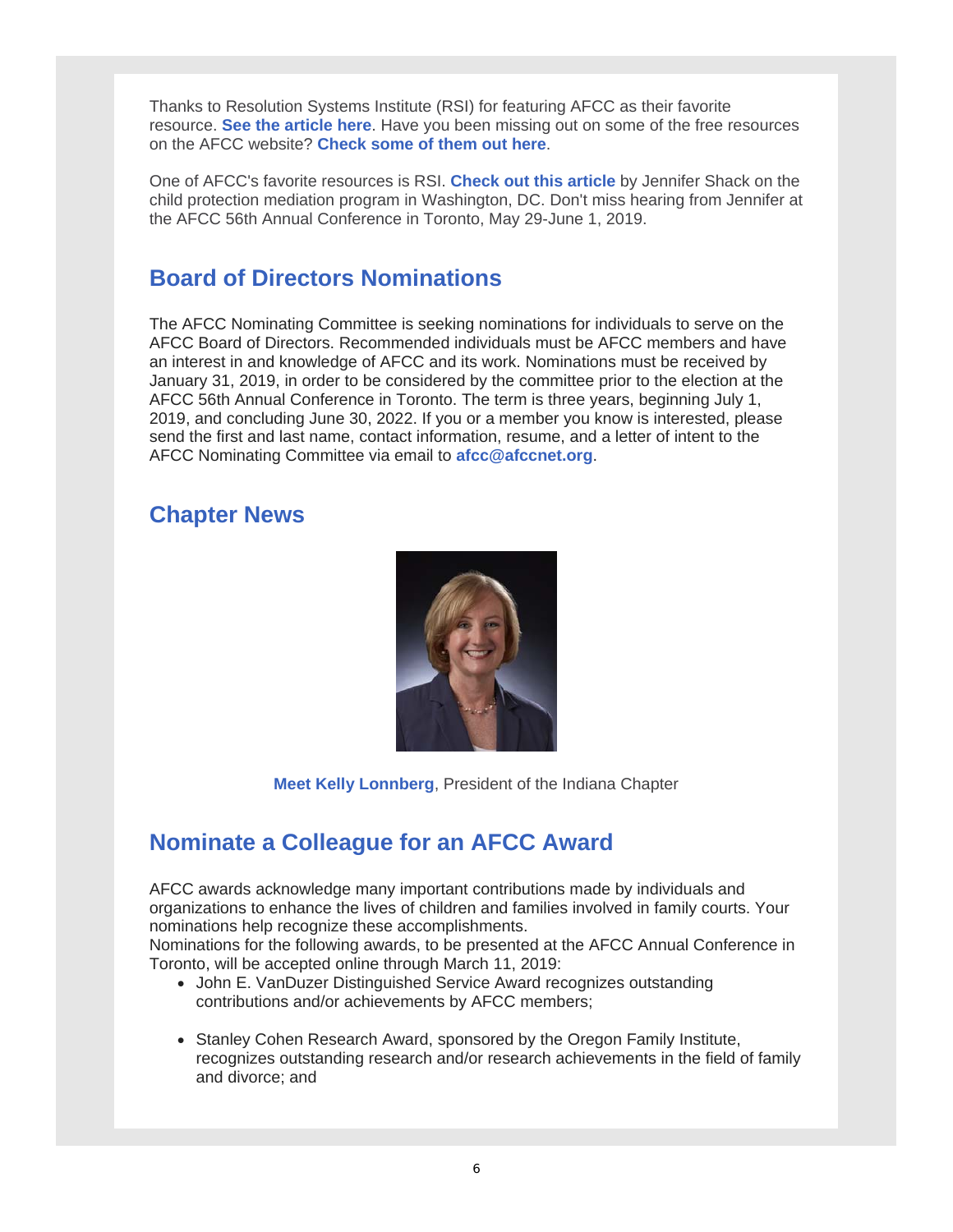• Irwin Cantor Innovative Program Award recognizes innovation in court-connected or court-related programs created by AFCC members.

**Submit a nomination online, see past recipients, learn more about the awards and criteria.**

### **AFCC eNEWS**

The AFCC eNEWS is the monthly e-newsletter of the Association of Family and Conciliation Courts. The eNEWS provides up-to-date information for professionals including practice tips, case law and research updates, international news and the latest initiatives in family law and conflict resolution. The AFCC eNEWS is free and you do not need to be a member of AFCC to subscribe. **Subscribe here**. AFCC members are free to share eNEWS content.

**EDITOR:** Leslye Hunter

**ASSOCIATE EDITOR:** Corinne Bennett



Association of Family and Conciliation Courts (AFCC) | 6525 Grand Teton Plaza, Madison, WI 53719

Unsubscribe cbennett@afccnet.org

Update Profile | About our service provider

Sent by afcc@afccnet.org in collaboration with



Try it free today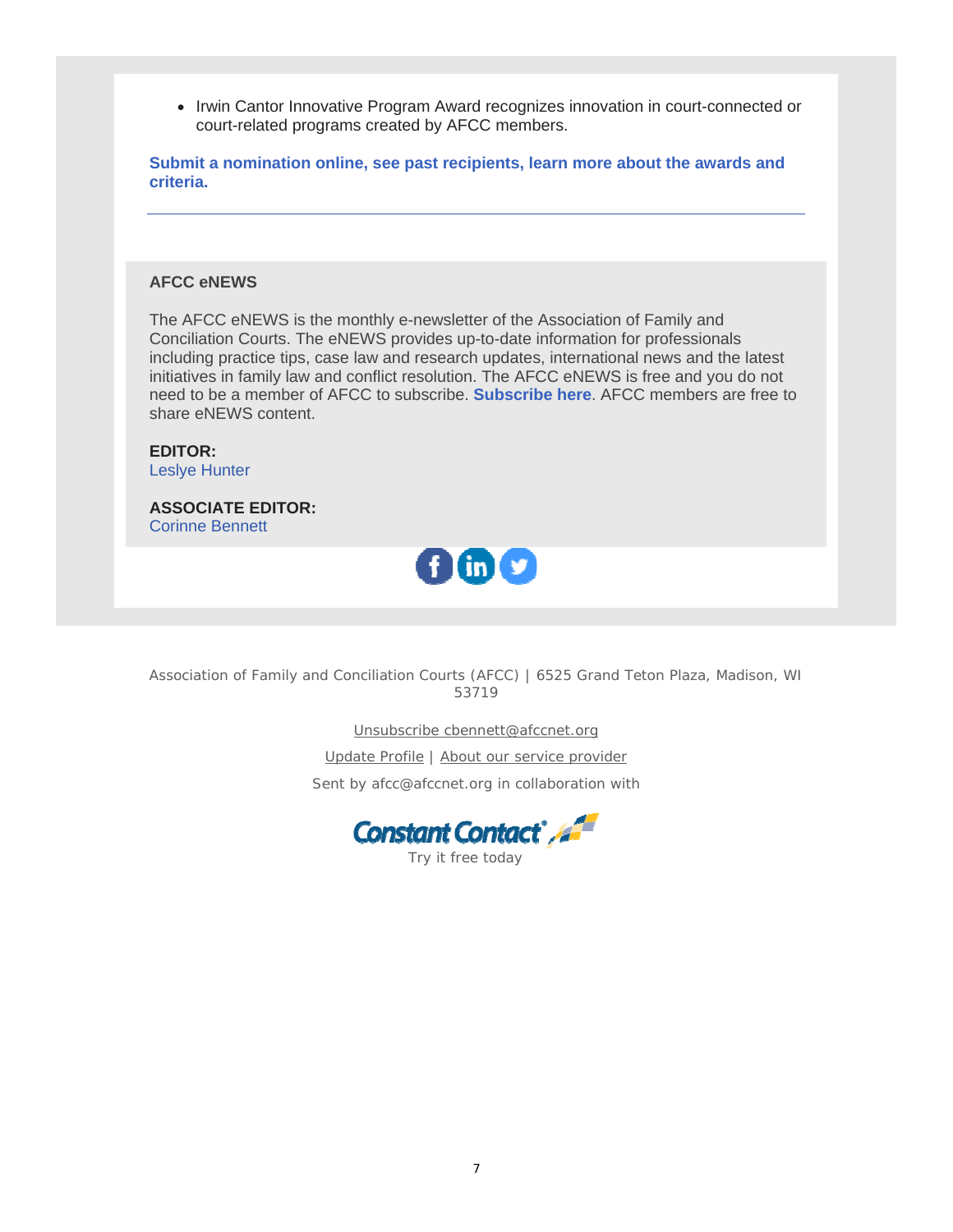



**CONCILIATION COURTS** 

VOL. 14 NO. 1 JANUARY 2019



**President's Message** *Hon. Dianna Gould-Saltman Los Angeles, California*

It's good to be the Queen. I mean AFCC President. And it's not just because of the crown.

I am about halfway through my term and I have had such a wonderful time getting to meet and know AFCC members from all over, finding out the issues that impact them in their communities, and serving as conduit to connect people with others who have resources to help them solve problems.

In October, I had the good fortune to attend an awards dinner and education program hosted by AFCC-Ontario in Toronto. The reception and dinner were wonderful, and the award recipients were a veritable Family Law Hall of Fame. The education program the next day was engaging and interactive. Justice Gerri Wong, past-president of the Ontario Chapter, knowing my love of all things Leonard Cohen, surprised me with a book of his poetry while I was there.

November was a whirlwind month. I had a little birthday (okay, a big birthday) at the end of October, so I made my husband schlep with me on all my travels, beginning with a weekend in New York (completely AFCC unrelated except perhaps reviewing the Board of Directors material on the flight over).

The next weekend was spent at the AFCC Child Custody Symposium in Denver. It was a sell-out, a first ever for an AFCC Fall conference. The weather was chilly and crisp, but the camaraderie was warm. There were great programs, lots of buzz and, as usual, child custody related conversations in the hospitality suite and down in the common areas long into the night. I had a chance to pinch hit for AFCC Immediate Past President Annette Burns, who was under the weather, on a plenary panel dealing with guidelines and rules. Professor Stacey Platt, AFCC Treasurer, moderated the lively discussion. A second plenary was conducted as a Town Hall with wonderful input from audience members from all over.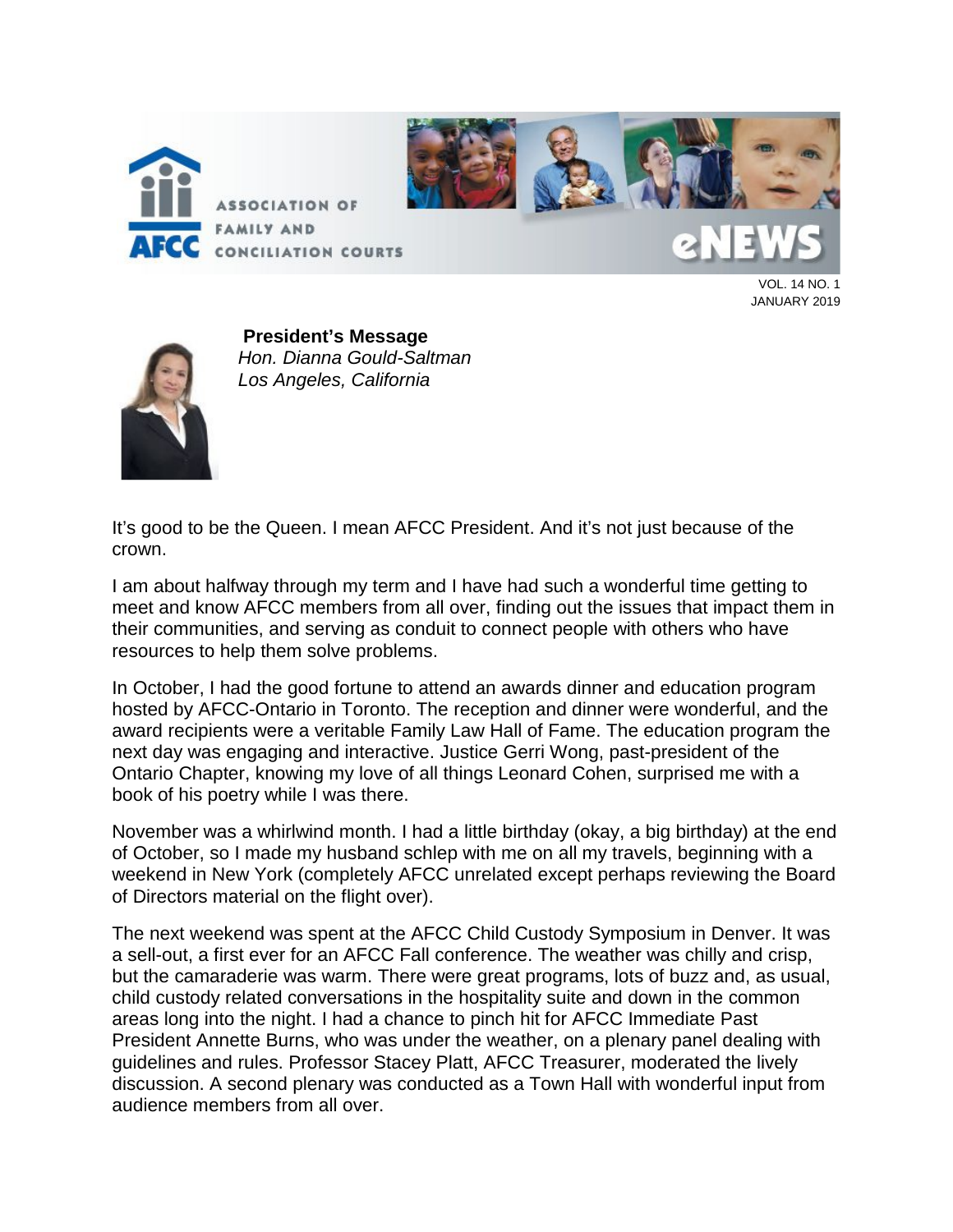The next weekend was spent in Washington, D.C., first at the Rehnquist Award Dinner at the US Supreme Court sponsored by the National Center for State Courts (yes, we saw Justice Roberts, no, we did not meet RBG but it was raining, and those steps are very slippery so I completely understand the falling down thing). Judge Libby Hines of Michigan was honored for judicial excellence. I attended with my husband Richard, AFCC Executive Director Peter Salem, and Stacey Platt. We met many representatives of other organizations. It turns out Peter knows everybody.

The next day was an all-day affair at which Stacey Platt and I represented AFCC on the Joint Editorial Board for Family Law of the Uniform Law Commission. The JEB-UFL includes members of the Uniform Laws Commission, American Bar Association Section of Family Law, American Academy of Matrimonial Lawyers, and Association of Family and Conciliation Courts, together with liaisons from a number of other entities. The Board is responsible for monitoring all Uniform and Model Acts that are family-law related.

In December I didn't fly anywhere. United Airlines called to make sure I was all right.

In late January I will have the chance to attend the AFCC-AZ annual conference in Sedona, themed, "Embracing a Changing Culture: Best Practices for Arizona Families." The Arizona Chapter executive committee recently got into the competitive spirit after hearing of the AFCC Illinois Chapter's \$2,000 donation to the AFCC Scholarship Fund and donated \$2,500 to this year's efforts. Now that's the spirit!

Members Liana Shelby, from Massachusetts, and Rebecca Stahl, from California, are making sure that early to mid-career family law professionals are getting what they need from AFCC via the E2M Committee. In addition to the Facebook group, where Frank Davis can be counted on to post interesting and relevant articles for E2M's, the committee has hosted both formal and informal gatherings at the Fall and Spring meetings. If you are an early to mid-career practitioner who finds herself or himself juggling career development, practice, family, and other responsibilities and has to figure out how best to prioritize while staying connected, these are your peeps.

Spring looks like it will be another wonderful series of adventures. I'll be visiting chapters in Missouri, Ohio, and working with some other like-minded organizations in the UK to develop our European membership through the International Committee.

I am a joiner. I liked being active in bar associations as an attorney and continue my involvement in judicial organizations as a judge. When people ask me about AFCC and why I have participated in it for 26 years, I tell them that AFCC is the one organization that pulls it all together for me: judges, lawyers, mental health professionals, working together on a micro-level, family by family, and a macro-level, guidelines for professional practice, systemic changes to the family law system, and administration of justice. But, honestly, at the end of the day, it's about the relationships. People who are fun and funny, insightful and compassionate. As my mother said when attending an AFCC function a few years ago, "Dianna, your friends are so smart!" They really are, Mom. And they're the best.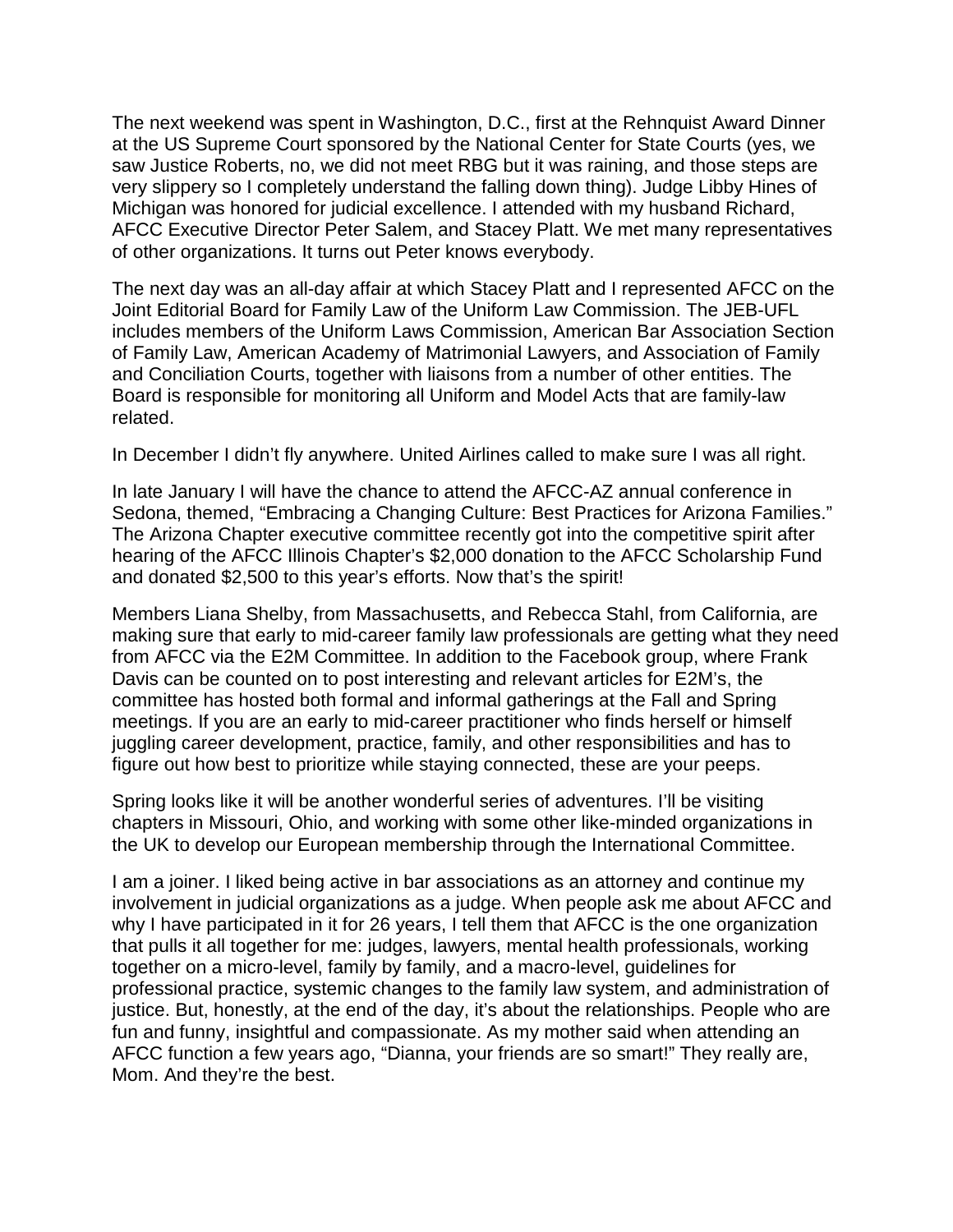

VOL. 14 NO. 1 JANUARY 2019

## **Ten Tips for Obtaining Children's Input on Parenting Plans Through Mediation**

*Arnie L. Swartz, LCSW*

1. Make sure that you have both parents' buy-in to the process. Don't proceed if either parent is not fully committed.

2. Prior to interviewing the children, clarify the parent's thoughts about how much weight to give to the children's feedback. The answer can be anywhere between it being one of many factors to being the determining factor.

3. Be clear with the clients and, most importantly with yourself, that your role is that of a reporter and translator, not an evaluator.

4. Be sure the children are mature enough to provide meaningful information. It is unlikely that children under the age of ten have that maturity.

5. It is important that the children understand that they are not being asked to make the actual decision or to choose between parents. Rather, they are being given an opportunity to express their views and wishes, which will be taken into account by their parents, who are responsible to make the final parenting time decisions.

6. Clarify the rules for confidentiality at least three times. Once with the parents alone, once with the children alone and once with the parents and children together. Most importantly, the children need to be reassured that the only information that will be given to their parents is information they agreed can be shared with them. The only exception is if they relay information that they or someone else is in danger.

7. When meeting with the children alone, ease into the hard questions. Start by asking about them, school, activities, etc. Also ask about the impact of their parent's divorce on them. After they are "warmed up" they can be asked for their ideas about a parenting time schedule.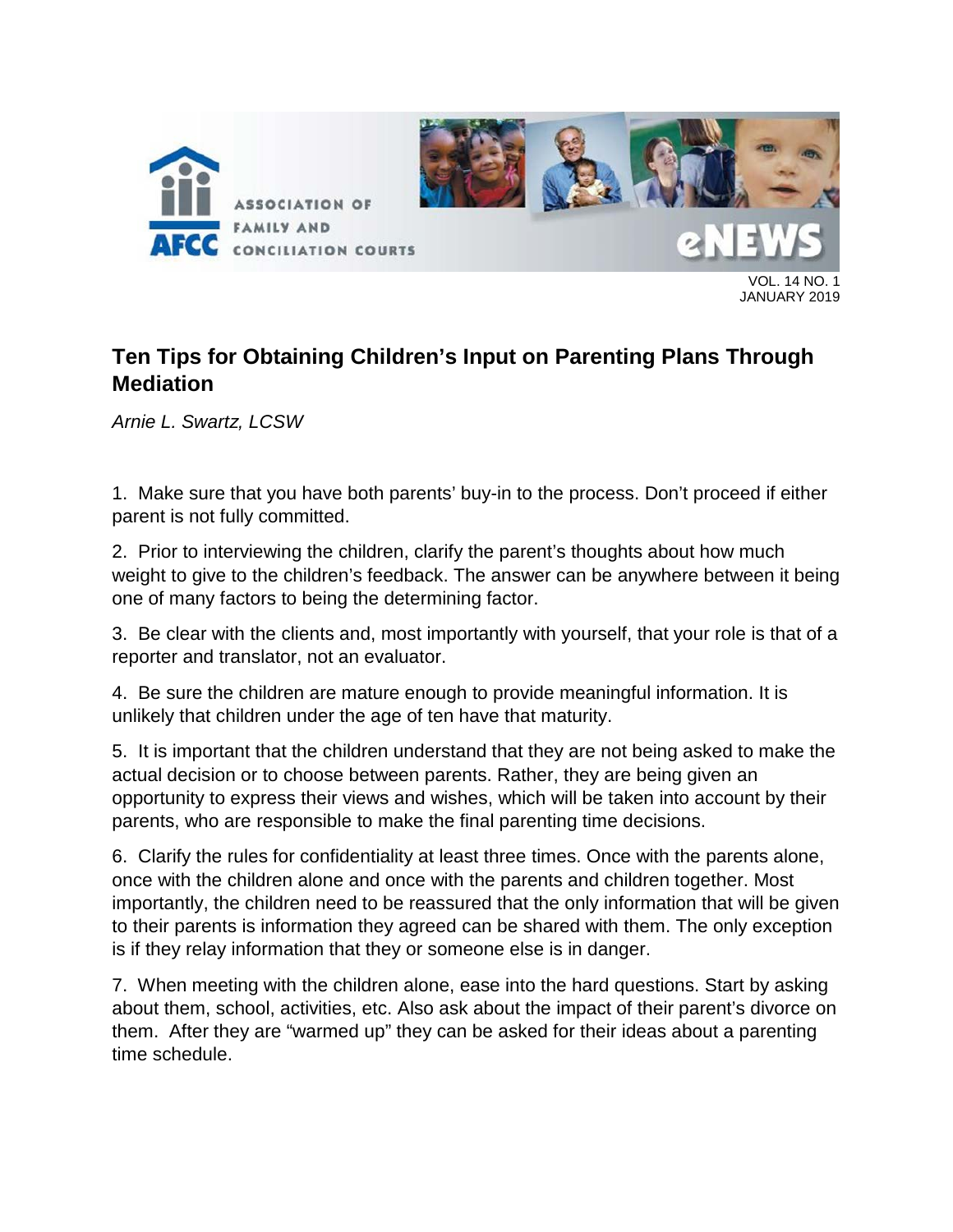8. Allow the children to choose from three options for providing feedback to their parents. The first option is to give the parents their own summary. The second option is for the mediator to give the parents a summary approved by the children while they are present. The third option is to give the summary to the parents outside of the children's presence. Not surprisingly, most children choose the third option.

9. Wrap up with the children and parents together. During that time, obtain a commitment from the parents not to question the children about what they said. They can discuss these matters only if the children initiate the conversation.

10. Remember, the overall goal is to provide the children with a safe environment for expressing their views about a parenting plan, especially the parenting time schedule.

*Arnold L. Swartz, LCSW, is a well-known mediator, consultant and mediation instructor. He received a Master of Science in Social Administration from Case Western Reserve University's School of Applied Social Sciences in 1969. Arnie has been providing mediation since 1983. He is an Advanced Practitioner Member of the Association for Conflict Resolution, where he served on the Board of Directors for four years. He is also a member and past president of the Colorado Council of Mediators and was the first recipient of its Mediator of the Year Award, which was given to him in May, 1993. Arnie has trained mediators in the United States and Canada and has given numerous presentations at local, state and national conferences.*